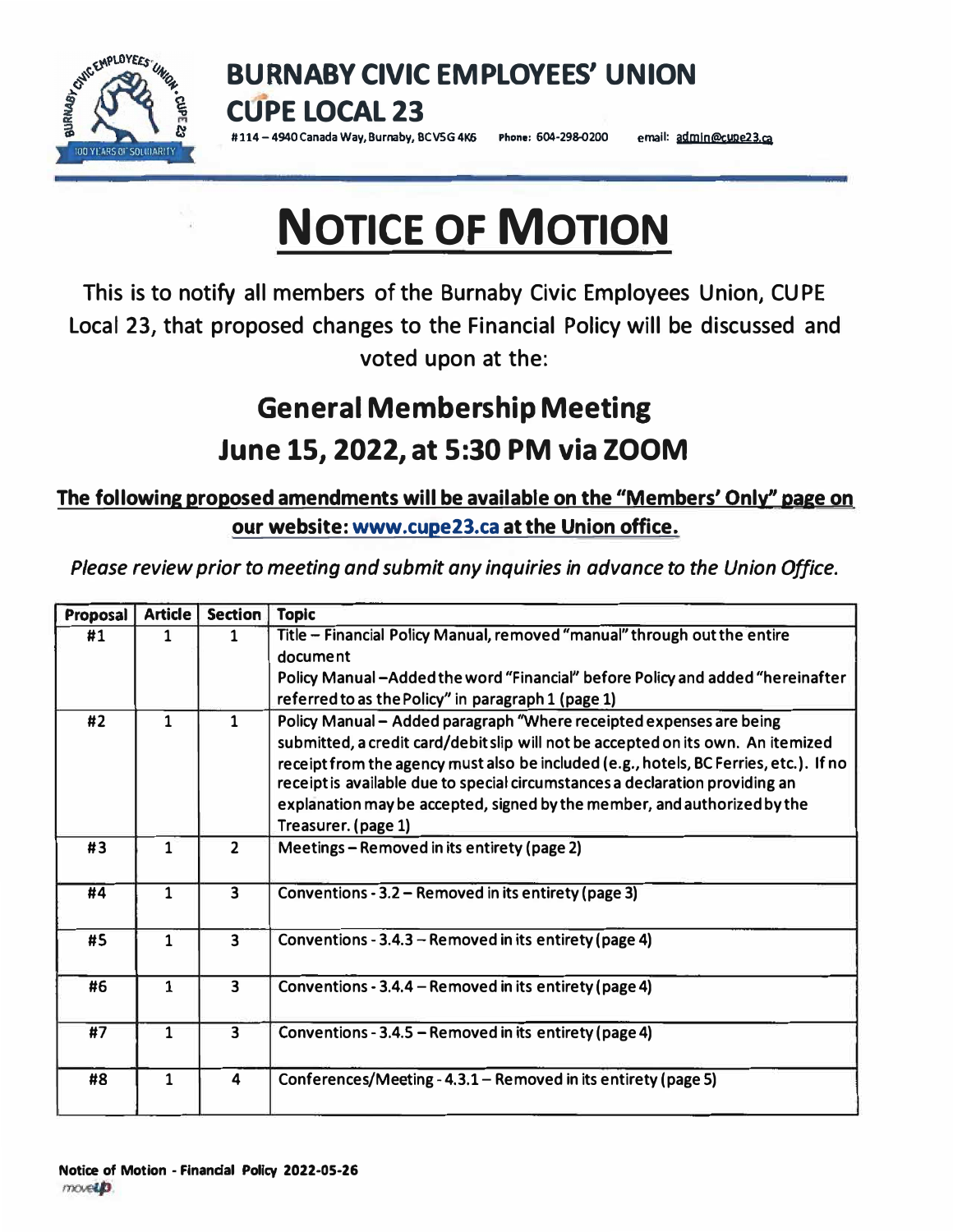| #9  | $\mathbf{1}$            | $\overline{\mathbf{4}}$ | Conferences/Meetings - 4.3.2 - Rephrased "Delegates will be provided<br>accommodation" with "Accommodation (single occupancy) will be provided for<br>all delegates, for conferences or meetings that are 2 days or longer in duration" |
|-----|-------------------------|-------------------------|-----------------------------------------------------------------------------------------------------------------------------------------------------------------------------------------------------------------------------------------|
| #10 | $\mathbf{1}$            | 5                       | Elections - Removed in its entirety (page 6)                                                                                                                                                                                            |
|     |                         |                         |                                                                                                                                                                                                                                         |
| #11 | $\overline{2}$          | $\mathbf{1}$            | Executive Board - Removed in its entirety (page 7-8)                                                                                                                                                                                    |
| #12 | $\overline{2}$          | $\overline{2}$          | President-Removed in its entirety (page 9-10)                                                                                                                                                                                           |
| #13 | $\overline{2}$          | $\overline{\mathbf{3}}$ | Acting President - Removed in its entirety (page 11)                                                                                                                                                                                    |
| #14 | $\overline{2}$          | 4                       | Labour Liaison Committee - Removed in its entirety (page 12)                                                                                                                                                                            |
| #15 | $\overline{2}$          | 5                       | Secretary - Removed in its entirety (page 13)                                                                                                                                                                                           |
| #16 | $\overline{2}$          | 6                       | Treasurer-Removed in its entirety (page 14)                                                                                                                                                                                             |
| #17 | $\overline{2}$          | $\overline{7}$          | Vice-Presidents - Removed in its entirety (page 15)                                                                                                                                                                                     |
| #18 | $\overline{\mathbf{3}}$ | $\mathbf{1}$            | Signing Officers - 1.1.4 - Removed "To comply with Article 3 1.1.3" (Page 18)                                                                                                                                                           |
| #19 | $\overline{\mathbf{3}}$ | $\mathbf{1}$            | Signing Officers - 1.4 Direct Deposit - paragraph replaced with "Direct Deposit is<br>required for all payments made to Executive Board" (page 18)                                                                                      |
| #20 | $\overline{\mathbf{3}}$ | $\overline{2}$          | Paid Full-Time Officer - 1.2.5 Eligibility - The paid Full-time officer is not eligible to<br>receive general monthly reimbursement or meeting per-diems. (Page 19)                                                                     |
| #21 | $\overline{\mathbf{3}}$ | $2^{\circ}$             | Paid Full-Time Officer-2.1.6 Removed "except as stipulated in 2.3.3" (page 20)                                                                                                                                                          |
| #22 | $\overline{\mathbf{3}}$ | $\overline{2}$          | Paid Full-Time Officer-2.1.7 Vacation-Removed (page 20)                                                                                                                                                                                 |
| #23 | $\overline{\mathbf{4}}$ | $\mathbf{1}$            | Allowances - 1.1.2 Officers - removed "Divisional Chairs" and replaced to Vice-<br>Presidents (page 22)                                                                                                                                 |
| #24 | $\overline{\mathbf{4}}$ | $\mathbf{1}$            | Allowances - 1.1.2 Officers - removed "Divisional" (page 22)                                                                                                                                                                            |
| #25 | 4                       | $\mathbf{1}$            | Allowances - 1.1.2 Officers - added "Members at Large \$125 (page 22)                                                                                                                                                                   |
| #26 | $\overline{\mathbf{4}}$ | $\mathbf{1}$            | Allowances - 1.2.1 Committees/Delegates - added "when possible" (page 23)                                                                                                                                                               |
| #27 | $\overline{\mathbf{4}}$ | $\mathbf{1}$            | Allowances - 1.2.2 Committees/Delegates - added "Committee" and "at least<br>three or more members. (> 1hour) \$20.00 (page 23)                                                                                                         |
| #28 | $\overline{4}$          | $\mathbf{1}$            | Allowances - 1.2.2 Committees/Delegates - Removed "Shop stewards,<br>committee Member, Labour Council Delegates" (page 23)                                                                                                              |
| #29 | $\overline{\mathbf{4}}$ | $\mathbf{1}$            | Allowances - 1.2.2 Committees/Delegates - Added "Except for: Retired members<br>association, Grievance Committee, Joint Grievance Committee, Labour Liaison<br>Committee" (page 23)                                                     |
| #30 | $\overline{\mathbf{4}}$ | $\mathbf{1}$            | Allowances - 1.3 Elections Committee - Removed in its entirety (page 23)                                                                                                                                                                |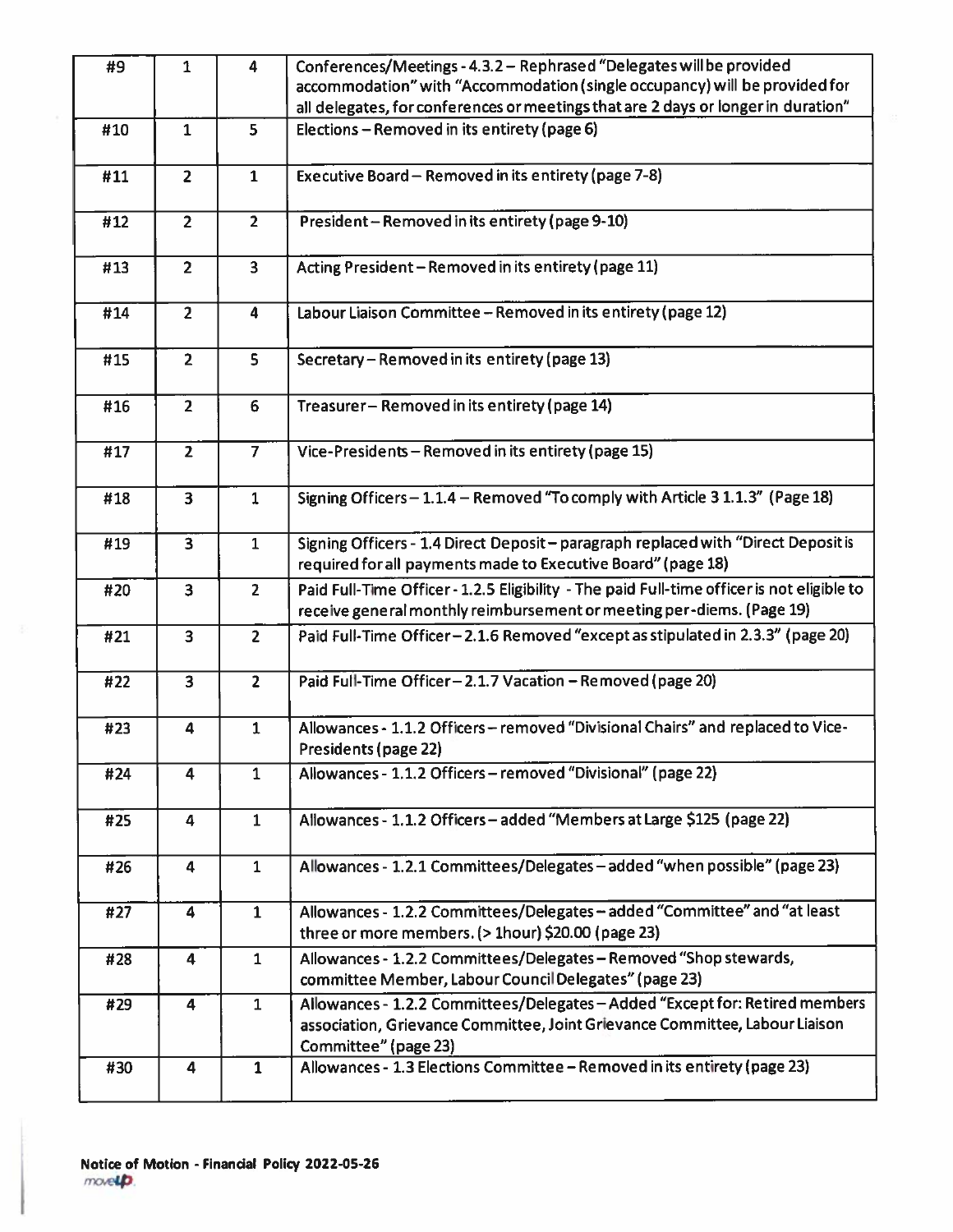| #31 | 4                       | $\overline{2}$          | Per Diems - Revised (page 24)                                                       |
|-----|-------------------------|-------------------------|-------------------------------------------------------------------------------------|
|     |                         |                         | Conference (> 4 hours)<br>In town                                                   |
|     |                         |                         | No meals provided<br>\$30.00<br>Meals provided<br>\$20.00                           |
|     |                         |                         | Out of town                                                                         |
|     |                         |                         | No meals provided<br><b>Breakfast</b><br>\$20.00                                    |
|     |                         |                         | Lunch<br>\$30.00                                                                    |
|     |                         |                         | Dinner<br>\$45.00                                                                   |
|     |                         |                         | Meals provided<br>\$20.00                                                           |
|     |                         |                         | Conventions / Weeklong school<br>In town / Out of town                              |
|     |                         |                         | No meals provided<br><b>Breakfast</b><br>\$20.00                                    |
|     |                         |                         | Lunch<br>\$30.00                                                                    |
|     |                         |                         | Dinner<br>\$45.00                                                                   |
|     |                         |                         | Meals provided<br>\$20.00                                                           |
| #32 | 4                       | 3                       | Reimbursements and Allowance - 3.2.1 Mileage - Removed in its entirety (page<br>25) |
|     |                         |                         |                                                                                     |
| #33 | 4                       | 3                       | Reimbursements and Allowance - 3.2.2 Mileage - Removed "that which is paid by       |
|     |                         |                         | the City of Burnaby" Added "government of Canada's reasonable per-kilometre         |
|     |                         |                         | allowance. (page 25)                                                                |
| #34 | 4                       | 3                       | Reimbursements and Allowance - 3.2.3 Mileage - Added" Shortest trip" (page 25)      |
| #35 | 4                       | $\overline{\mathbf{3}}$ | Reimbursements and Allowance - 3.2.4 Mileage - Removed in its entirety (page        |
|     |                         |                         | 25)                                                                                 |
| #36 | 4                       | 4                       | Reimbursements and Allowance - Travel 4.1.2 Arrangements - Removed "for all         |
|     |                         |                         | flights and accommodation" and replaced with "whenever possible" (page 26)          |
| #37 | $\overline{\mathbf{4}}$ | $\blacktriangleleft$    | Reimbursements and Allowance - Travel. 2 Vehicle - Removed "as per                  |
|     |                         |                         | mapquest.ca" (page 26)                                                              |
| #38 | 4                       | $\blacktriangle$        | Reimbursements and Allowance - Travel - 4.2 Vehicle - Added "Trips that include     |
|     |                         |                         | travel via ferry must have the over-water distance removed from the trip            |
|     |                         |                         | calculation. Only land kilometres will be reimbursed" (page 26)                     |
| #39 | 4                       | 4                       | Reimbursements and Allowance - Travel - 4.5.1 Flight - Removed "with unionized      |
|     |                         |                         | carriers" (page 26)                                                                 |
| #40 | 4                       | 4                       | Reimbursements and Allowance - Travel - 4.5.3 Flight - Removed "(as per 4.1.2)"     |
|     |                         |                         | (page 26)                                                                           |
|     |                         |                         |                                                                                     |
| #41 | 4                       | $\overline{\mathbf{4}}$ | Reimbursements and Allowance - Travel - 4.8.2 Accommodation Added                   |
|     |                         |                         | "Accommodation (single occupancy) will be provided for all delegates for in-town    |
|     |                         |                         | or out-of-town conventions" (page 27)                                               |
| #42 | $\overline{4}$          | $\overline{\mathbf{4}}$ | Per Diem & Incidentals - 4.8.2 Accommodation - Removed "Accommodation will          |
|     |                         |                         | be arranged for all delegates for convention delegates for in-town and out-of-      |
|     |                         |                         | town conventions and will be based on single occupancy" (page 27)                   |
| #43 | 4                       | $\blacktriangleleft$    | Per Diem & Incidentals - 4.8.3 Accommodation - Removed in its entirety (page        |
|     |                         |                         | 27)                                                                                 |
|     |                         |                         |                                                                                     |
| #44 | 5                       | $\mathbf{1}$            | Committees-Procedures-Removed in its entirety (page 28)                             |
|     |                         |                         |                                                                                     |
| #45 | 5                       | $\mathbf{1}$            | Committees-Standing Committees - Removed in its entirety (page 29)                  |
|     |                         |                         |                                                                                     |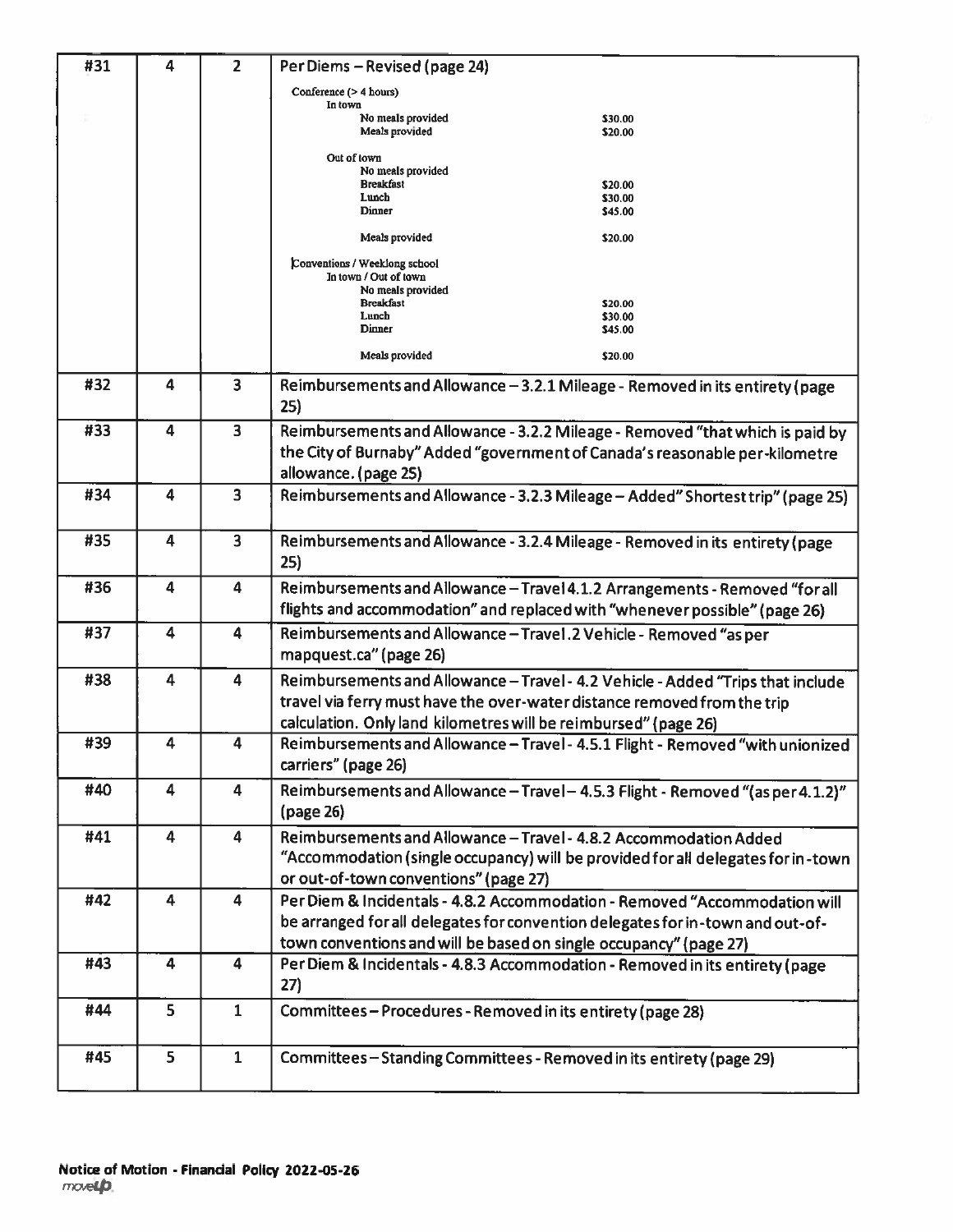| #46 | 5               | $\mathbf{1}$            | Committees - Established Committees - Removed in its entirety (page 30-31)                                                                                                                                                                                                                                   |
|-----|-----------------|-------------------------|--------------------------------------------------------------------------------------------------------------------------------------------------------------------------------------------------------------------------------------------------------------------------------------------------------------|
| #47 | 6               | $\mathbf{1}$            | Membership Benefits, Programs and Services - 1.1.1, 1.1.2- & 1.1.4 - Member<br>illness - Replaced "gift" with "wellness" (page 32)                                                                                                                                                                           |
| #48 | $6\phantom{1}6$ | $\mathbf{1}$            | Membership Benefits, Programs and Services - 1.1.2 Member illness - Added "for<br>the co-worker to pick up and deliver" (page 32)                                                                                                                                                                            |
| #49 | $6\phantom{1}6$ | $\mathbf{1}$            | Membership Benefits, Programs and Services - 1.2, 1.3 & 1.4 - Removed in its<br>entirety (page 32)                                                                                                                                                                                                           |
| #50 | $6\phantom{1}$  | $\overline{\mathbf{3}}$ | Membership Benefits, Programs and Services - Programs/Events - Removed in<br>its entirety (page 34)                                                                                                                                                                                                          |
| #51 | $\overline{7}$  | $\mathbf{1}$            | Sponsorships/Scholarships - Burnaby School District 41 - Removed in its entirety<br>(page 35)                                                                                                                                                                                                                |
| #52 | $\overline{7}$  | $\overline{2}$          | Sponsorships/Scholarships-Ethel-Removed in its entirety (page 36)                                                                                                                                                                                                                                            |
| #53 | $\overline{7}$  | 3                       | Sponsorships/Scholarships - Eva Dien Brine Markvoort Memorial - Removed in its<br>entirety (page 37)                                                                                                                                                                                                         |
| #54 | $\overline{7}$  | 4                       | Sponsorships/Scholarships-Gary Campbell Award - Removed in its entirety<br>(page 38)                                                                                                                                                                                                                         |
| #55 | $\overline{7}$  | 4                       | Sponsorships/Scholarships - Gary Campbell May Day - Removed in its entirety<br>(page 39)                                                                                                                                                                                                                     |
| #56 | 8               |                         | Donation Fundraisers - Removed "fundraisers" from title (page 40)                                                                                                                                                                                                                                            |
| #57 | 8               | $\mathbf{1}$            | Donation Fundraisers - Removed "Chartable" (page 40)                                                                                                                                                                                                                                                         |
| #58 | 8               | $\mathbf{1}$            | Donation Fundraisers - 1.1 Removed heading "Community outreach committee"<br>(page 40)                                                                                                                                                                                                                       |
| #59 | 8               | $\mathbf{1}$            | Donation Fundraisers - 1.1 Removed "Policy to be developed" and added"                                                                                                                                                                                                                                       |
|     |                 |                         | Organizations seeking charitable donations from a registered charity must make<br>application to the Local in writing. The written request must provide the amount<br>being sought, the organization benefiting from the financial gift and the purpose<br>for the funding or how the monies are to be used. |
|     |                 |                         | Each request for a charitable donation will be weighted upon its own merits to<br>fulfill the political, environmental, and social concerns of the Local as a whole.                                                                                                                                         |
|     |                 |                         | Each individual request must be particularly approved by both the Executive<br>Board and the General Membership prior to receiving funding from the Local.                                                                                                                                                   |
|     |                 |                         | Only one donation will be paid to an approved party, agency or organization may<br>be made in a fiscal calendar year and will be limited to the monies as specified in<br>the annual budget for that fiscal year.                                                                                            |
|     |                 |                         | The Executive Board and or the General Membership may opt to reject a request<br>for funding by a charitable organization. We do encourage focus on Burnaby<br>organization and who shares our values." (Page 40)                                                                                            |